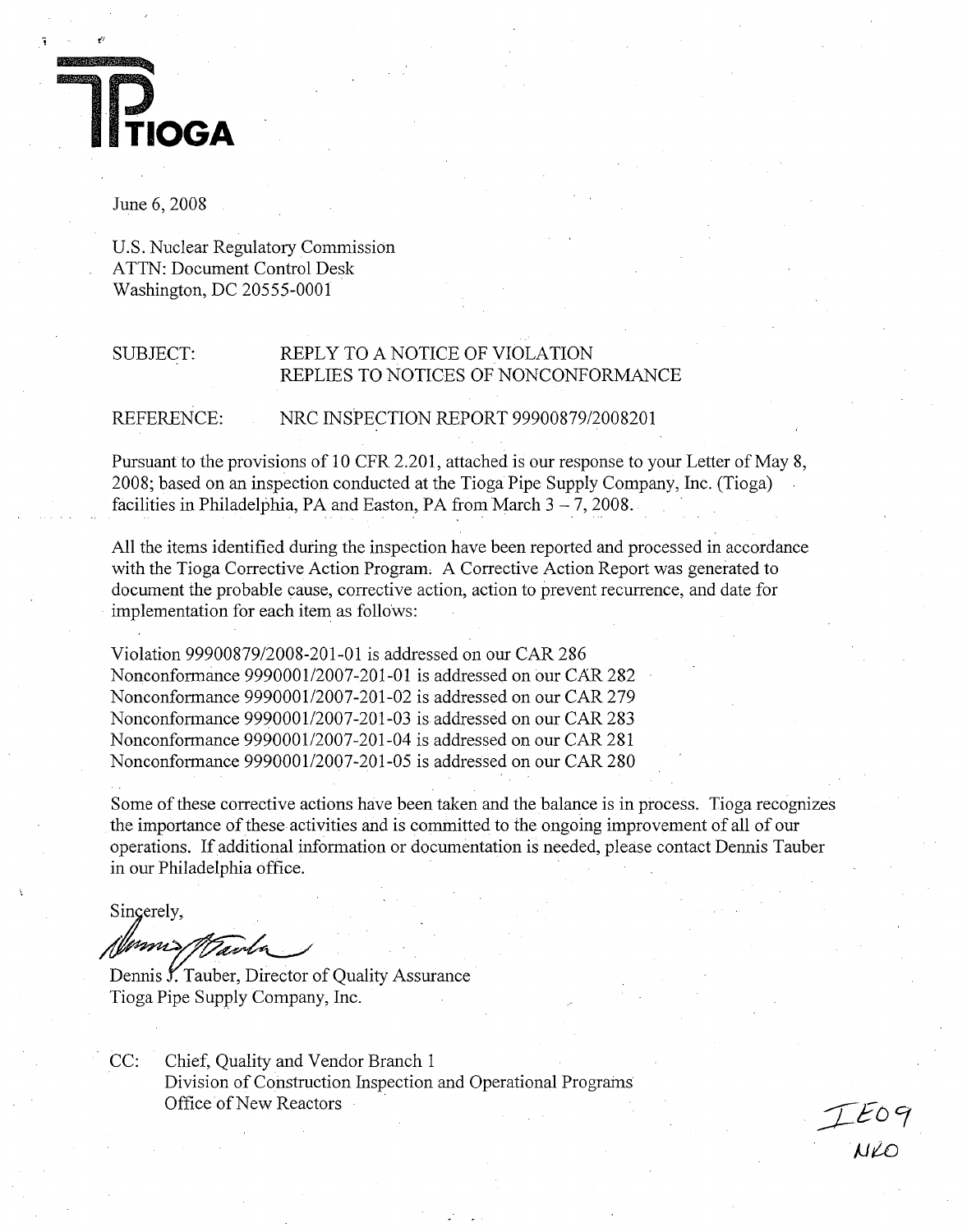| Vendor Name: Tioga Pipe Supply Co.                                                                                                                                                                                                                                                                                                                                                                                                                                                                  | CAR # 286                   |
|-----------------------------------------------------------------------------------------------------------------------------------------------------------------------------------------------------------------------------------------------------------------------------------------------------------------------------------------------------------------------------------------------------------------------------------------------------------------------------------------------------|-----------------------------|
| Location Easton, PA                                                                                                                                                                                                                                                                                                                                                                                                                                                                                 | Date: 5/2/08                |
| <b>Requirement:</b><br>10 CFR Part 21, Section 21.51, "Maintenance of Records," requires, in part, that, "Each individual,<br>corporation, or other entity subject to this part shall prepare and maintain records necessary to accomplish<br>the purposes of this part."<br>10 CFR Part 21, Section 21.21, "Notification of failure to comply or existence of a defect and its                                                                                                                     |                             |
| evaluation," paragraph 21.21(a), requires, in part, each individual, corporation, partnership, or other entity<br>subject to 10 CFR Part 21 shall adopt appropriate procedures to evaluate deviations and failures to<br>comply associated with substantial safety hazards as soon as practicable.                                                                                                                                                                                                  |                             |
| <b>Finding:</b><br>Contrary to the above, as of March 7, 2008:                                                                                                                                                                                                                                                                                                                                                                                                                                      |                             |
| Tioga has not established appropriate controls or procedures to assure that records are prepared and<br>maintained as required by 21.51.                                                                                                                                                                                                                                                                                                                                                            |                             |
| This issue had been identified as Violation 99900879/2008-201-01.                                                                                                                                                                                                                                                                                                                                                                                                                                   |                             |
| This is a Severity Level IV violation (Supplement VII).                                                                                                                                                                                                                                                                                                                                                                                                                                             |                             |
| Reported by <b>NRC Inspection Issue</b><br>Dept. NA                                                                                                                                                                                                                                                                                                                                                                                                                                                 | Date 3/6/08                 |
| <b>Corrective Action Responsibility Steve DiMauro</b>                                                                                                                                                                                                                                                                                                                                                                                                                                               | Requested Reply Date 6/8/08 |
| <b>Probable Cause and Corrective Action:</b><br>The requirements for retaining copies of Part 21 evaluations, were inadvertently not included in QSP-16,<br>Record Maintenance Procedure. This was an oversight on the part of Tioga Pipe Supply Co., Inc. Note<br>that no Part 21 evaluations (and subsequent notifications) have been prepared by Tioga in the last ten<br>years. QSP-16 has been revised to include the requisite record keeping requirements. No further action<br>is required. |                             |
|                                                                                                                                                                                                                                                                                                                                                                                                                                                                                                     |                             |
| Date Corrective Action<br>To Be Completed<br>Signature_<br>Complete                                                                                                                                                                                                                                                                                                                                                                                                                                 | Steven 1. Ali Mauro         |
| <b>Verification of Corrective Action</b><br>Comments:                                                                                                                                                                                                                                                                                                                                                                                                                                               |                             |
|                                                                                                                                                                                                                                                                                                                                                                                                                                                                                                     |                             |
| By<br>Dept.                                                                                                                                                                                                                                                                                                                                                                                                                                                                                         | Date                        |
|                                                                                                                                                                                                                                                                                                                                                                                                                                                                                                     |                             |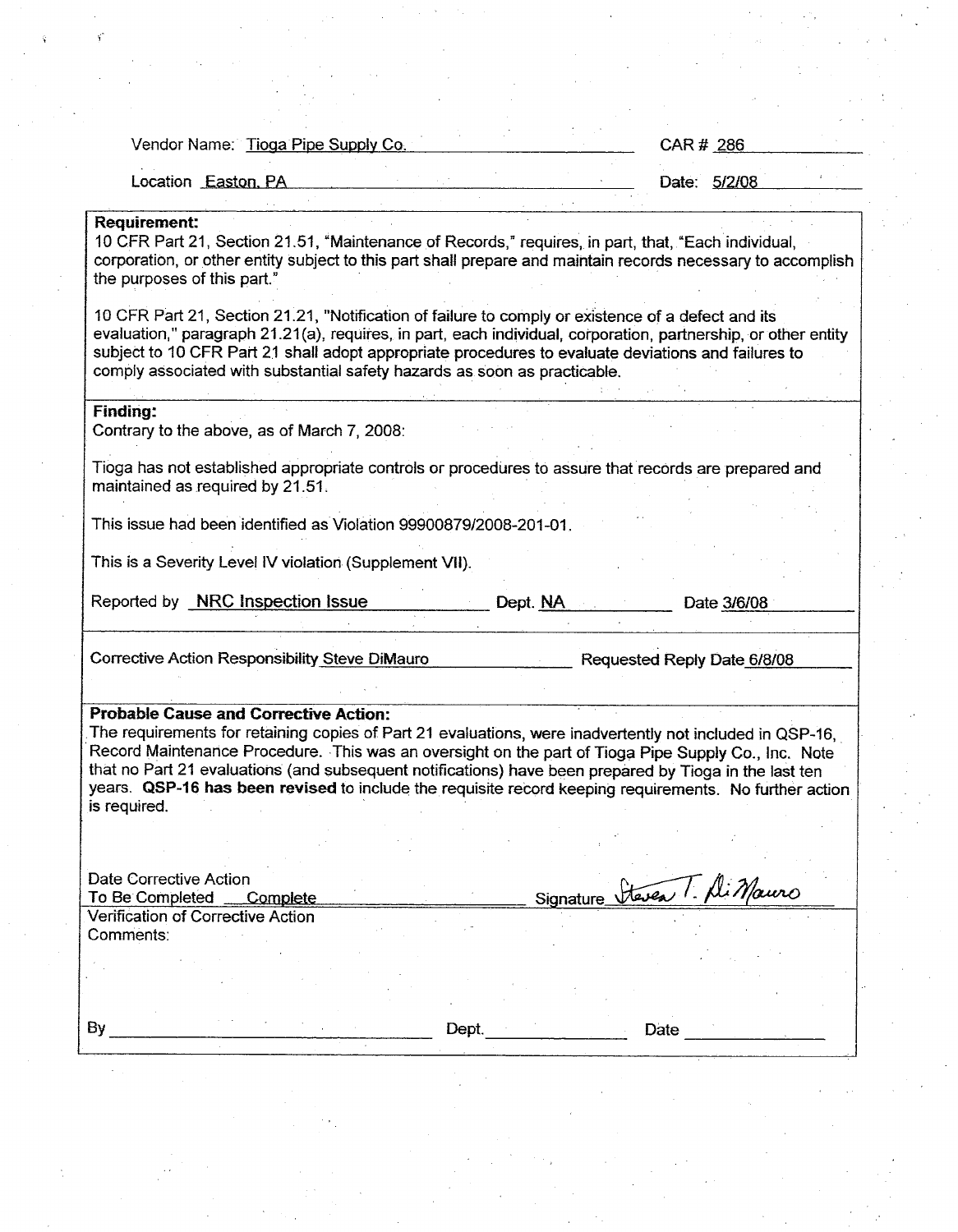| Form QSP #26.1<br>9/85                                                                                                                                                                                                                                                                                                                                                                                                                                                                                                                                                                                                                                                                                                                                 |                                                              |             | X                           | Vendor<br>Internal |
|--------------------------------------------------------------------------------------------------------------------------------------------------------------------------------------------------------------------------------------------------------------------------------------------------------------------------------------------------------------------------------------------------------------------------------------------------------------------------------------------------------------------------------------------------------------------------------------------------------------------------------------------------------------------------------------------------------------------------------------------------------|--------------------------------------------------------------|-------------|-----------------------------|--------------------|
|                                                                                                                                                                                                                                                                                                                                                                                                                                                                                                                                                                                                                                                                                                                                                        | TIOGA PIPE SUPPLY CO INC.<br><b>CORRECTIVE ACTION REPORT</b> |             |                             |                    |
| Vendor Name: Tioga Pipe Supply Co                                                                                                                                                                                                                                                                                                                                                                                                                                                                                                                                                                                                                                                                                                                      |                                                              |             | CAR # 282                   |                    |
| Location: Easton, PA                                                                                                                                                                                                                                                                                                                                                                                                                                                                                                                                                                                                                                                                                                                                   |                                                              |             | Date: 3/7/08                |                    |
| <b>Requirement:</b><br>Criterion VI, Document Control, of Appendix B to 10 CFR Part 50, requires, in part, that measures shall be<br>established to: 1) control the issuance of documents that prescribe activities affecting quality; 2) assure<br>that documents, including changes, are reviewed for adequacy and approved for release by authorized<br>personnel; and 3) assure that documents are distributed to and used at the location where the prescribed<br>activity is performed.                                                                                                                                                                                                                                                          |                                                              |             |                             |                    |
| Section 6.0, Document Control, of the Tioga QSM, Revision 9, dated November 27, 2006, states that it is<br>the responsibility of the Quality Assurance (QA) Manager to prepare the QSM and any revisions thereto.<br>Tioga QSP-14, "Quality System & Quality Inspection Manual Control Procedure," Revision 7, dated<br>October 10, 2003, describes Tioga's QSM revision and distribution process. Processing measures<br>include the use of sequential, registered control numbers to manage controlled copies of the QSM. These<br>measures also require the return of voided manual sections, by the manual holders, after a QSM revision,<br>and performance of corrective actions for the failure of a manual holder to return the revised pages. |                                                              |             |                             |                    |
|                                                                                                                                                                                                                                                                                                                                                                                                                                                                                                                                                                                                                                                                                                                                                        |                                                              |             |                             |                    |
|                                                                                                                                                                                                                                                                                                                                                                                                                                                                                                                                                                                                                                                                                                                                                        |                                                              |             |                             |                    |
| Finding:<br>Contrary to the requirements:                                                                                                                                                                                                                                                                                                                                                                                                                                                                                                                                                                                                                                                                                                              |                                                              |             |                             |                    |
| 1. On March 5, 2008, the NRC inspectors found instances where processes that Tioga had<br>implemented for QSM distribution and revision control were not performed in accordance with<br>$QSP-14$ .                                                                                                                                                                                                                                                                                                                                                                                                                                                                                                                                                    |                                                              |             |                             |                    |
| Reported by NRC Inspection Issue                                                                                                                                                                                                                                                                                                                                                                                                                                                                                                                                                                                                                                                                                                                       | Dept. NA                                                     |             | Date 3/6/08                 |                    |
|                                                                                                                                                                                                                                                                                                                                                                                                                                                                                                                                                                                                                                                                                                                                                        |                                                              |             | Requested Reply Date 6/8/08 |                    |
|                                                                                                                                                                                                                                                                                                                                                                                                                                                                                                                                                                                                                                                                                                                                                        |                                                              |             |                             |                    |
| Corrective Action Responsibility Steve DiMauro<br>Probable Cause and Corrective Action:<br>(see attached Supplemenatal Sheet)                                                                                                                                                                                                                                                                                                                                                                                                                                                                                                                                                                                                                          |                                                              |             |                             |                    |
| Date Corrective Action<br>To Be Completed 9/30/08                                                                                                                                                                                                                                                                                                                                                                                                                                                                                                                                                                                                                                                                                                      |                                                              | Signature J | teven 1.                    |                    |
|                                                                                                                                                                                                                                                                                                                                                                                                                                                                                                                                                                                                                                                                                                                                                        |                                                              |             |                             |                    |
| Verification of Corrective Action<br>Comments:                                                                                                                                                                                                                                                                                                                                                                                                                                                                                                                                                                                                                                                                                                         |                                                              |             |                             |                    |
|                                                                                                                                                                                                                                                                                                                                                                                                                                                                                                                                                                                                                                                                                                                                                        |                                                              |             |                             |                    |
| By                                                                                                                                                                                                                                                                                                                                                                                                                                                                                                                                                                                                                                                                                                                                                     | Dept. $\qquad \qquad$                                        |             | Date                        |                    |

 $\Delta \sim 0.01$ 

 $\frac{1}{2} \left( \frac{1}{2} \right)$ 

 $\mathcal{F}^{\mathcal{G}}$ 

 $\label{eq:2} \frac{1}{2} \left( \frac{1}{2} \right) \frac{1}{2} \left( \frac{1}{2} \right)$ 

 $\mathcal{A}_{\mathcal{A}}$ 

 $\mathcal{A}^{\mathcal{A}}$ 

 $\label{eq:2} \frac{1}{\sqrt{2}}\int_{0}^{\frac{1}{2}}\frac{1}{\sqrt{2}}\,dx$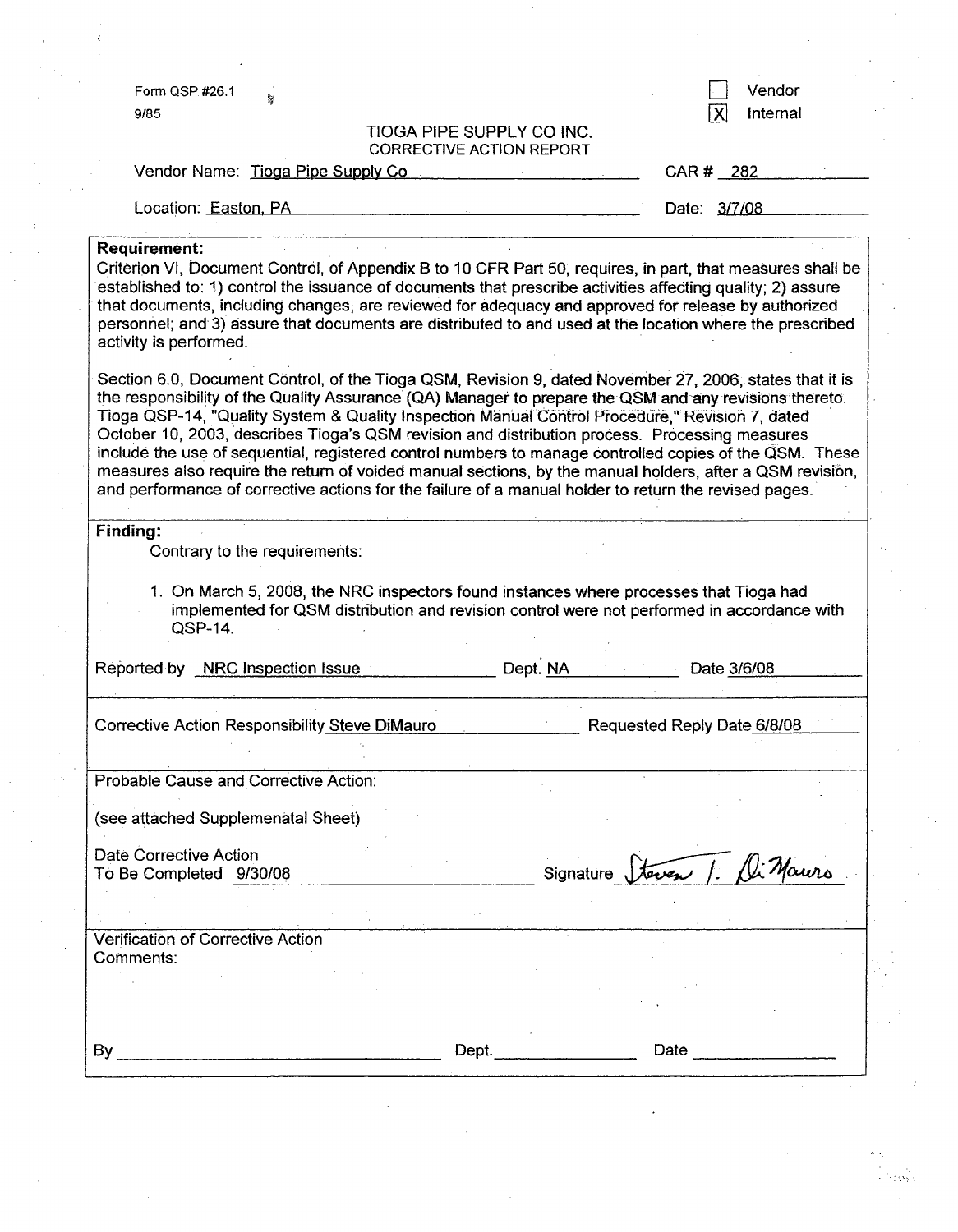# Supplemental Sheet **Page 2 of 3** and 3 of 3 CAR #282

### Finding (cont'd):

- 2. On March 6, 2008, the NRC inspectors found an inconsistency between Tioga's QSM and an associated QSP. Although QSP-21, "Auditor Training and Qualification Procedure", Revison 4, stated that the **QA** Manager will annually review Lead Auditor qualifications, Tioga's QSM stated that Lead Auditor certificates of qualification will be assessed annually by the QA Manager, the Executive Vice President, or another qualified Lead Auditor. Tioga failed to implement formal document control measures to assure uniformity between guidance provided in the QSM and guidance presented in their QSPs.
- 3. On March 7, 2008, the NRC inspectors found that although two copies of the Testing Instructions (TIs) were verbally identified as "controlled copies" by Tioga's QA manager, the TI Distribution Log did not specify that any of these copies were controlled. Also, the inspectors noted that the physical copies carried no formal identifiers, such as a control number or controlled copy stamping. The NRC inspectors were unable to identify any formal procedural measures for; 1) the control and maintenance of controlled copies of the TIs, 2) revision of TIs, or 3) assurance that the TIs used at the various Tioga work and test sites were the latest revisions.
- 4. On March 7, 2008, the NRC inspectors reviewed TI-3, "Tension Testing," Revision 1, and noted that each tension test performed shall be documented on Form TI-3. 1. Although "Form TI-3. 1" was listed as an attachment to TI-3, the form was not attached to the controlled copy of the Ti found in Tioga's Philadelphia office.
- 5. In accordance with Tioga's QSM and QSP-14, "Quality System & Quality Inspection Manual Control Procedure," Revision 7, when a revision is made to Tioga's QSM, "controlled QSM" manual holders are to receive a notification of the revision. The manual holders are then required to acknowledge receipt of the revision within a 15 work-day time period. On March 5, 2008, the NRC inspectors found that two receipt responses from employees at Tioga's Tennessee facility, in regard to a December 2006 QSM revision, were recorded after the 15 work-day time period allowed by the QSP. Tioga personnel failed to take the required corrective actions that were called for in the QSP.
- 6. On March 4, 2008, the NRC inspectors found that Tioga QA department personnel retained acknowedgements of the receipt of revised Tioga procedures instead of destroying them as required by QSP-15, "Quality System Procedure Control Instruction," Revision 9.
- These issues have been identified as Nonconformance 99900061/2007-201-01.

### Probable Cause and Corrective Action:

1. The date signed (approval date) in several cases is later than the revision date. The revision date is the date that the procedure was prepared. It is appropriate for the approval date to be later than the prepared date to allow time for reviews. Tioga Pipe Supply Co. does not consider this an issue and no corrective action is necessary although the process will be better described in a planned revision to QSP-14.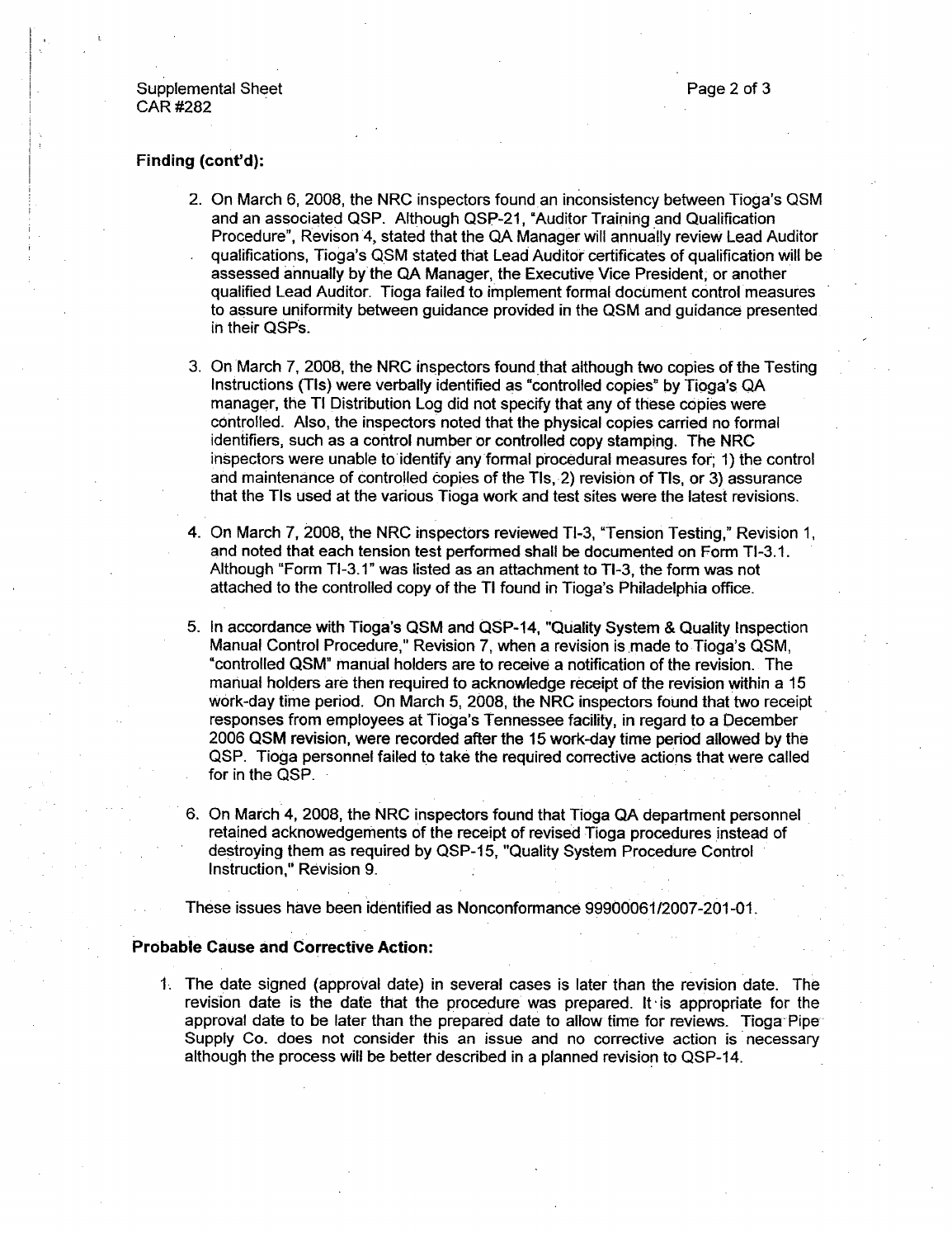# Supplemental Sheet **Page 3 of 3** and 3 of 3 CAR #282

- 2. Often the QSPs are intentionally more restrictive than the QSM. Tioga Pipe Supply Co., Inc. considers this a prudent practice to enable us to consistently meet our commitments. However, QSP-21 has been revised to include a provision for approval of a Lead Auditor when it is the QA Manager and to correct conflicts between the QSM and QSP-21.
- **3.** Previously test instructions had very limited distribution and did not change. Accordingly, Tioga Pipe Supply Co., Inc. did not realize the need for controlled copy numbers. In addition, test instructions were not within the scope of QSP-15 and as a result were never assigned controlled copy numbers.

QSP-15 will be revised by 9/30/08 to include the methodology for preparation, review, changes, approval, periodic review, on the spot changes, and distribution for the QSPs, test instructions, and supporting procedures.

4. Tioga Pipe Supply revised the procedure but the attachment was not revised. Inadvertently, the attachment was discarded without assuring its inclusion in the revised procedure.

An audit of all controlled copies of TI-3 has been conducted and Form TI-3.1 has been attached to the procedures.

**5.** The date in the log was the actual entered date. In reality, notification of receipt was received within the 15 day time period as required but not entered into the log until approximately two weeks later due to other work priorities.

The individual involved was counseled on the need to record the receipt date of the acknowledgement vs. the actual date the information is entered. No further action is required.

6. Although the practice is not in compliance with QSP-15, QA department personnel considered the information contained on the forms to have value and thus retained them. QSP-15 will be revised by 09/30108 to delete the requirement for destruction of the receipt acknowledgement forms.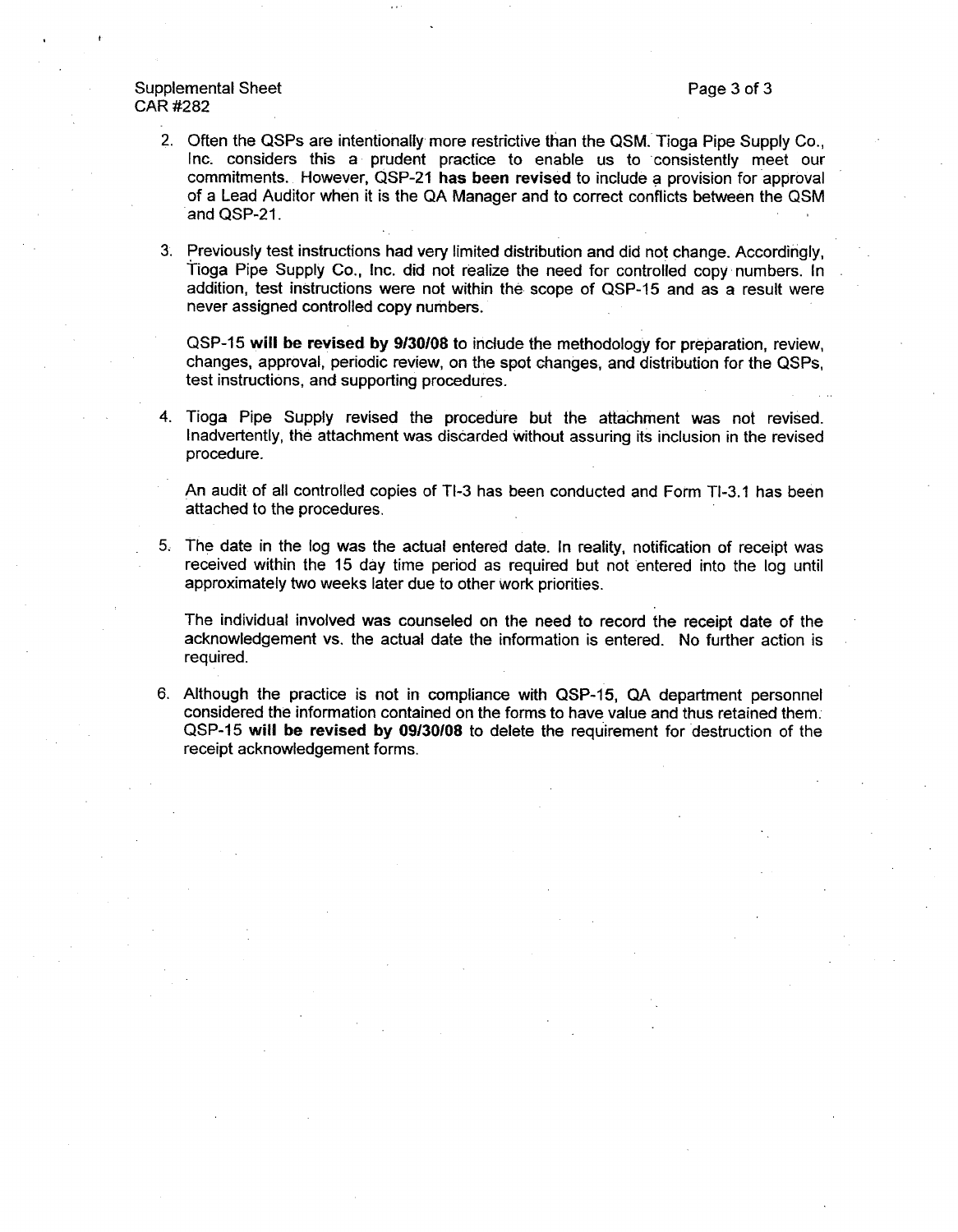| Form QSP #26.1                                                                                 |                                                                                 | Vendor                                                                                                                                                                                                                                                                                                                                                                                                                               |
|------------------------------------------------------------------------------------------------|---------------------------------------------------------------------------------|--------------------------------------------------------------------------------------------------------------------------------------------------------------------------------------------------------------------------------------------------------------------------------------------------------------------------------------------------------------------------------------------------------------------------------------|
| 9/85                                                                                           |                                                                                 | Internal<br>X                                                                                                                                                                                                                                                                                                                                                                                                                        |
|                                                                                                | TIOGA PIPE SUPPLY CO INC.<br><b>CORRECTIVE ACTION REPORT</b>                    |                                                                                                                                                                                                                                                                                                                                                                                                                                      |
| Vendor Name: Tioga Pipe Supply Co Inc                                                          |                                                                                 | CAR # 279                                                                                                                                                                                                                                                                                                                                                                                                                            |
|                                                                                                |                                                                                 |                                                                                                                                                                                                                                                                                                                                                                                                                                      |
| Location: Easton, PA                                                                           |                                                                                 | Date: 3/7/08                                                                                                                                                                                                                                                                                                                                                                                                                         |
| <b>Requirement:</b>                                                                            |                                                                                 |                                                                                                                                                                                                                                                                                                                                                                                                                                      |
| satisfied.                                                                                     |                                                                                 | Criterion XI, "Test Control," of Appendix B to 10 CFR Part 50 requires, in part, that test procedures shall<br>include provisions for assuring that all prerequisites for the given test have been met, that adequate test<br>instrumentation is available and used, and that the test is performed under suitable environmental<br>conditions. Test results shall be documented and evaluated to assure that test requirements were |
| <b>Finding:</b><br>1.<br>incorrectly.                                                          |                                                                                 | On March 6, 2008, the NRC inspectors found that Tioga personnel performing tension testing in<br>accordance with Tioga Testing Instruction 3 (TI-3), "Tension Testing," Revision 1, did not<br>perform step 6.6.2, performed steps 7.1 through 7.3 out of sequence, and performed step 7.4                                                                                                                                           |
| 2. On March 5, 2008, the NRC inspectors found an unanalyzed, "dirty water" supply was used for |                                                                                 | conducting hydrostatic test activities at Tioga's Easton, PA facility. Exposing test piping to this                                                                                                                                                                                                                                                                                                                                  |
| (See attached Supplemental Sheet)<br>Reported by NRC Inspection Issue                          | environment could be detrimental to austenitic stainless steel piping material. | Date 3/6/08<br>Dept. NA                                                                                                                                                                                                                                                                                                                                                                                                              |
| Corrective Action Responsibility Steve DiMauro                                                 |                                                                                 | Requested Reply Date 6/8/08                                                                                                                                                                                                                                                                                                                                                                                                          |
|                                                                                                |                                                                                 |                                                                                                                                                                                                                                                                                                                                                                                                                                      |
| Probable Cause and Corrective Action:                                                          |                                                                                 |                                                                                                                                                                                                                                                                                                                                                                                                                                      |
| (See attached supplemental sheet)                                                              |                                                                                 |                                                                                                                                                                                                                                                                                                                                                                                                                                      |
| Date Corrective Action                                                                         |                                                                                 |                                                                                                                                                                                                                                                                                                                                                                                                                                      |
| To Be Completed 07/31/08                                                                       |                                                                                 | Signature Streen 1. De Mauro                                                                                                                                                                                                                                                                                                                                                                                                         |
|                                                                                                |                                                                                 |                                                                                                                                                                                                                                                                                                                                                                                                                                      |
| Verification of Corrective Action                                                              |                                                                                 |                                                                                                                                                                                                                                                                                                                                                                                                                                      |
| Comments:                                                                                      |                                                                                 |                                                                                                                                                                                                                                                                                                                                                                                                                                      |
|                                                                                                |                                                                                 |                                                                                                                                                                                                                                                                                                                                                                                                                                      |
|                                                                                                |                                                                                 |                                                                                                                                                                                                                                                                                                                                                                                                                                      |

 $\mathcal{O}(\mathcal{O})$ 

 $\label{eq:2.1} \frac{1}{2} \sum_{i=1}^n \frac{1}{2} \sum_{j=1}^n \frac{1}{2} \sum_{j=1}^n \frac{1}{2} \sum_{j=1}^n \frac{1}{2} \sum_{j=1}^n \frac{1}{2} \sum_{j=1}^n \frac{1}{2} \sum_{j=1}^n \frac{1}{2} \sum_{j=1}^n \frac{1}{2} \sum_{j=1}^n \frac{1}{2} \sum_{j=1}^n \frac{1}{2} \sum_{j=1}^n \frac{1}{2} \sum_{j=1}^n \frac{1}{2} \sum_{j=1}^n \frac{$ 

 $\mathcal{L}^{\text{max}}_{\text{max}}$ 

 $\mathcal{O}(1)$ 

 $\mathcal{F}(\mathcal{F})$  ,  $\mathcal{F}(\mathcal{F})$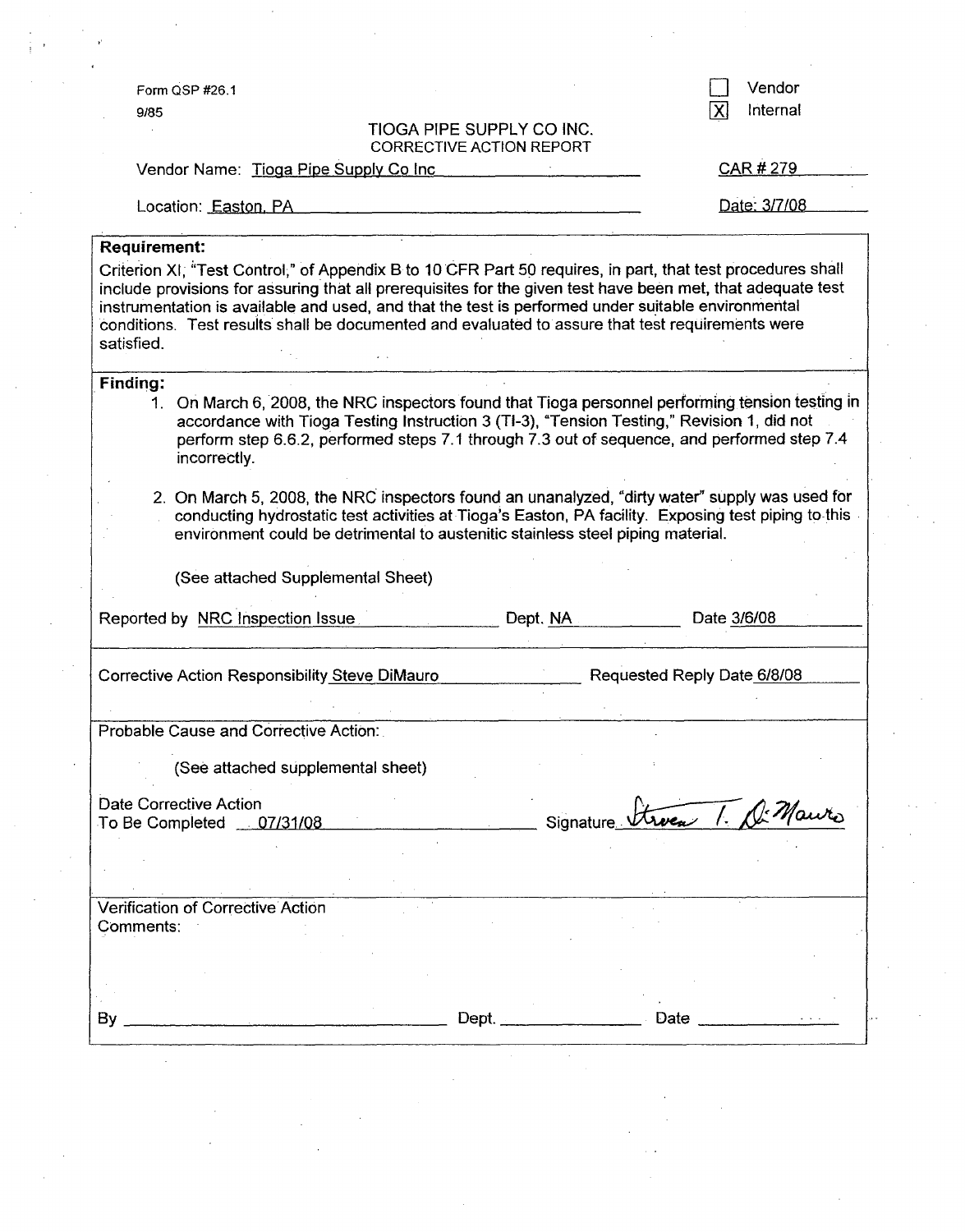### Supplemental Sheet CAR #279

Page 2 of-2- - Finding (cont'd):

- 3. On March 5, 2008, the NRC inspectors found the acceptance criteria of TI-1, "Hydrostatic Testing," Revision **I** required holding hydrostatic pressure between a minimum and maximum pressure for a specified minimum "hold time." However, TI-1 does not require testing personnel to document maximum allowable test pressure or use an appropriate time measuring device to record the start and stop times of the test.
- 4. On March 5, 2008, the NRC inspectors found that QSP-36, "Ultrasonic Thickness Gauging," Revision 2, does not require a post-test calibration check of the ultrasonic thickness instrument to verify that the instrument does not drift outside its calibration range during testing. This calibration check is specified in the test equipment manufacturer's operating instructions.

These issues have been identified as Nonconformance 99900061/2007-201-02.

### Probable Cause and Corrective Action (cont'd):

- 1. The methods used, although deviating slightly from that specified in TI-3 would be considered to be within the judgement of the skill of the craft and were conducted by a qualified test engineer. TI-3 will be revised by 07/31108 to allow test personnel more flexibility when applicable.
- 2. Tioga Pipe Supply personnel did not consider the use of recycled water to be deleterious. However, when the NRC addressed the concern, the use of unanalyzed water was immediately halted. Subsequently, a decision was made to resume testing of all but stainless steel pipe with the existing method but to use only potable water when testing stainless steel pipe (see attached e-mail).

To ascertain the significance of the unknown water quality, samples of the hydro water from the reservoirs for both hydro machines were sent to, our approved vendor for analysis. The analysis indicated halogen levels  $\leq$  7 ppm and sulphur levels  $\leq$  33 ppm, both well below limits spcified in customer purchase orders. All other elements analyzed were < 1 ppm. However, to be prudent, Tioga Pipe Supply's method of hydro testing stainless steel pipe will continue to be with the use of potable water only. Test Instruction TI-1, Hydrostatic Pressure Testing will be revised **by** 07131108 to reflect this method of testing.

3. ASTM A450, Standard Specification for General Requirements for Carbon, Ferritic Allow, and Austenitic Alloy Steel Tubes and ASTM A530, Standard Specification for General Requirements for Specialized Carbon and Alloy Steel Pipe both require that the test pressure be held for a minimum of only 5 seconds. For conservatism, Tioga Pipe elected to specify a 15 second hold time and determined that a duration of 15 seconds, well in excess of the required hold time could be easily determined by an estimate of the operator without the need for a timepiece.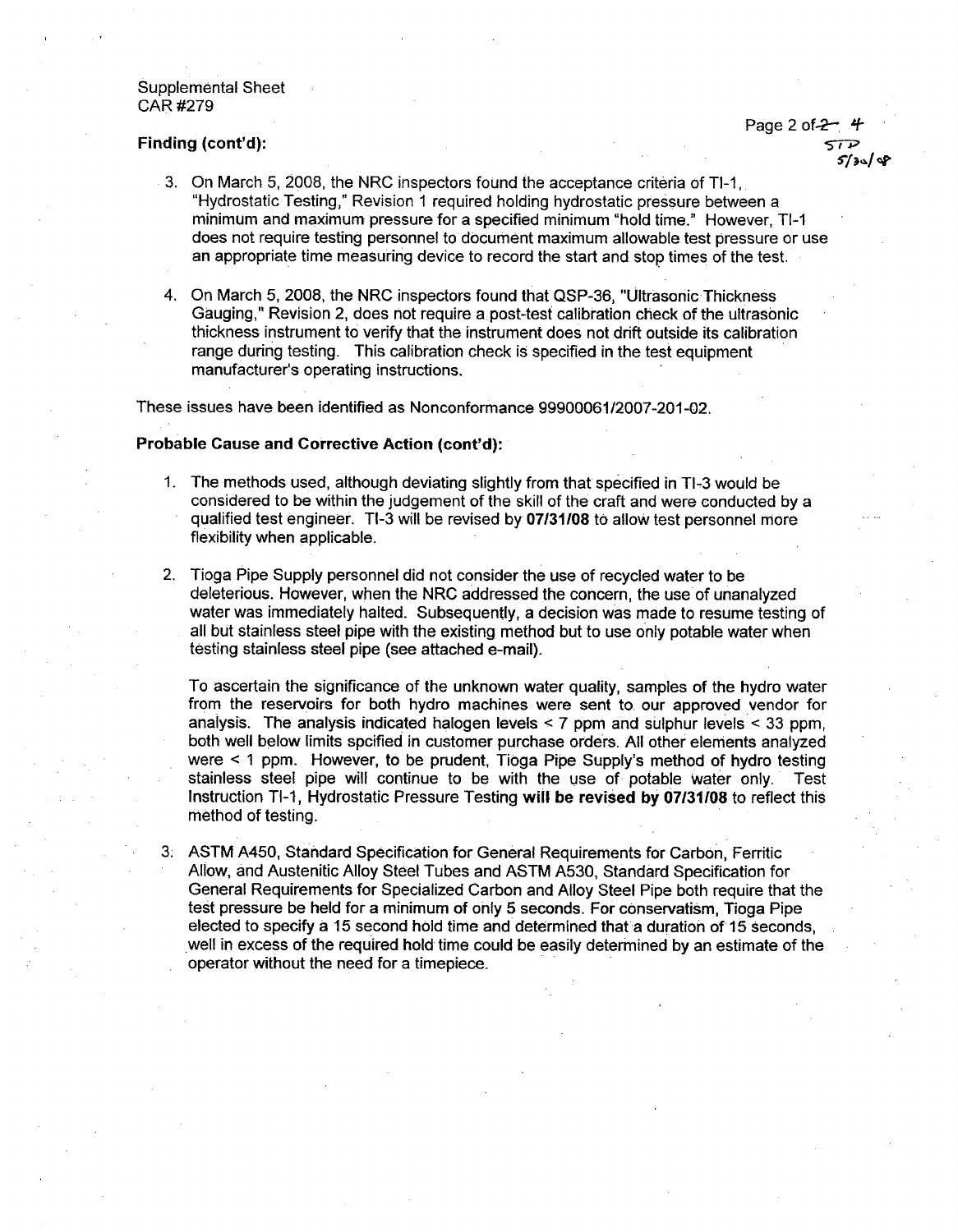Supplemental Sheet CAR #279

> Page 3 of  $3 - 4$ **<1 <sup>2</sup> <sup>5</sup>***fV5* **<sup>1</sup> <sup>3</sup>** *-1* **W**

TI-1 will be revised by **07131108** to require documentation of maximum allowable test pressure as well as the use of an uncalibrated timepiece still using the conservative hold time of 15 seconds. Tioga has purchased an uncalibrated timepiece with a digital display for use when conducting hydro tests. TI-1 will also be revised to require recording the test pressure hold time duration.

4. Failure to include the conduct of a post-test calibration check in QSP-36 was an oversight during procedure development. QSP-36 has been revised to require a post-test calibration check of the ultrasonic thickness instrument ("D' meter) in accordance with manufacturer's instructions.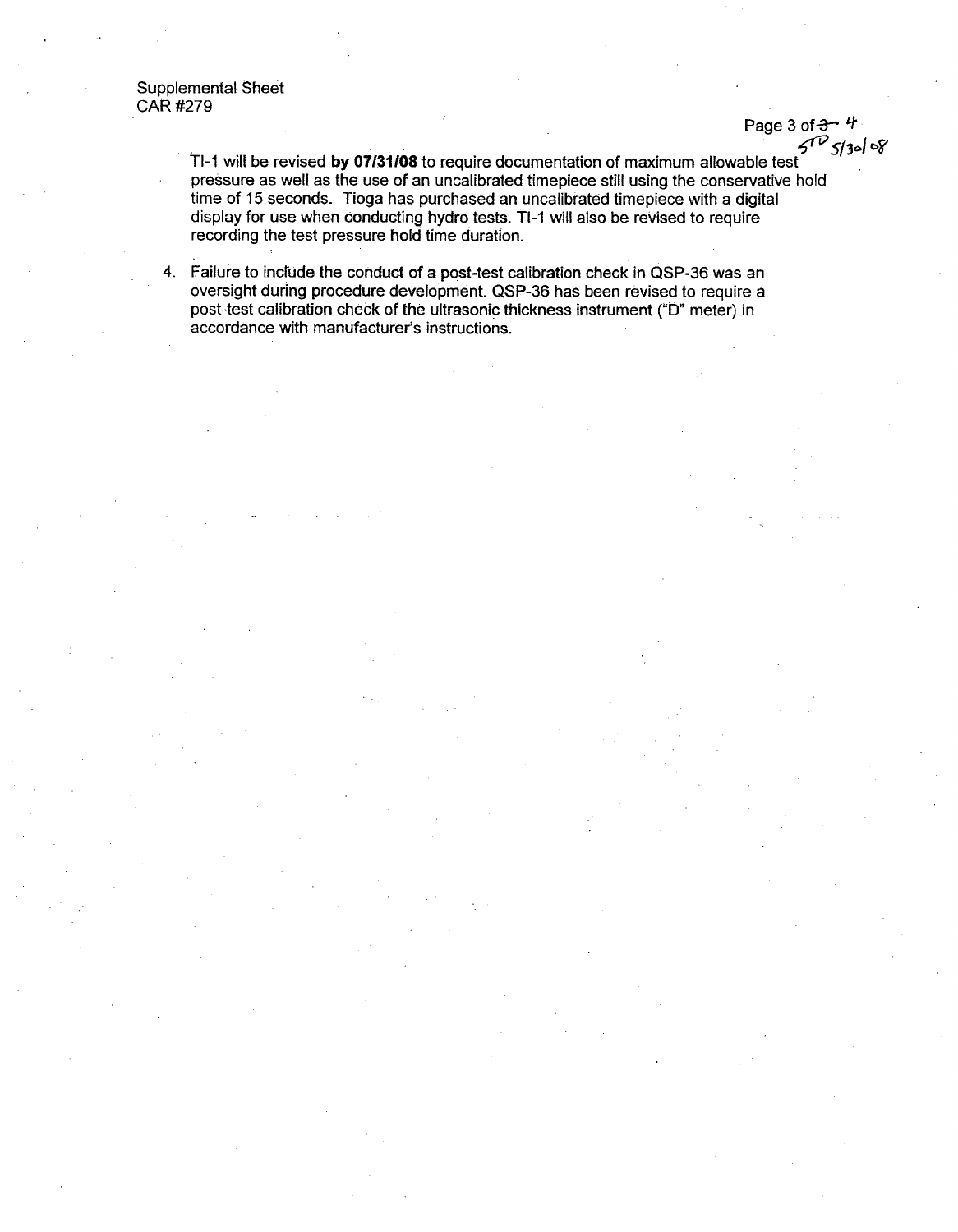# **~Ai2-77**

Page 1 of 1<br>Pogs 4 of 4<br> $\frac{4}{5}$  130/08

### DiMauro, Steve

From: DiMauro, Steve

Sent: Thursday, March 13, 2008 9:25 AM

To: Tambakis, Nick; Trapp, Chance; Gruver, Gerry; Mullen, Michael

Cc: Tauber, Dennis; Crowley, Richard

Subject: Hydro

Last week, due to NRC concerns with water quality, we suspended operation of the hydro machines. We have resumed the use of the machines with no restrictions when testing carbon pipe.

For stainless steel pipe however, the process will be to use potable water only for testing with no recycling of the water. For specific questions about the methods to be used (valve lineup, supply connections, etc.) please contact Mike Mullen or Gerald Gruver.

Please ensure that appropriate members of your staff are made aware of this change.

Steve DiMauro QA Manager Tioga Pipe Supply Company 100 Mort Drive Easton, PA 18040 215-837-7220 (cell) sdimauro@tiogapipe.com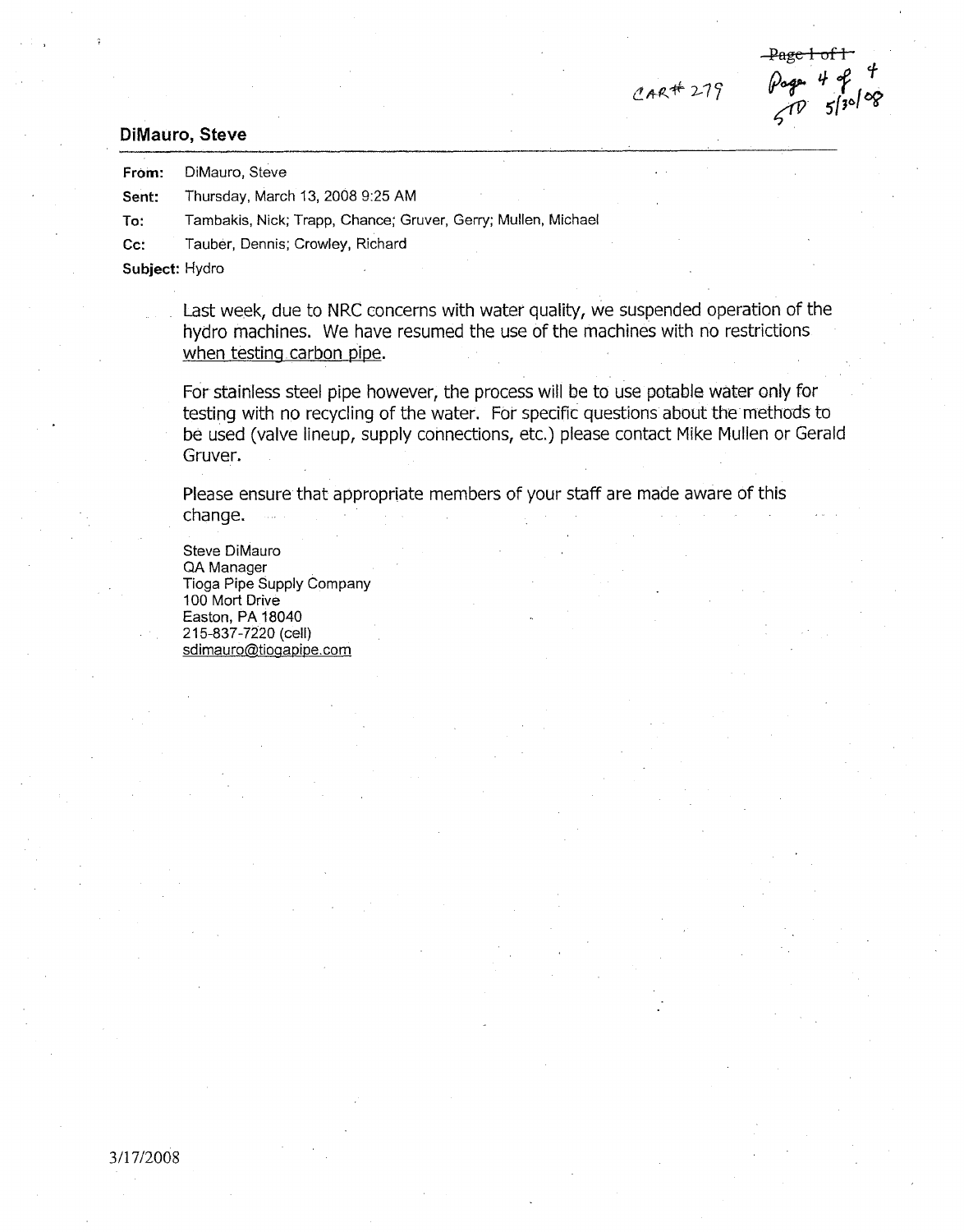Form QSP #26.1

9/85

TIOGA PIPE SUPPLY CO INC.

□ Vendor<br>区 Internal Internal

|                                                                                                                     | <b>CORRECTIVE ACTION REPORT</b>                                                                                                                                                                                                                                                                                             |
|---------------------------------------------------------------------------------------------------------------------|-----------------------------------------------------------------------------------------------------------------------------------------------------------------------------------------------------------------------------------------------------------------------------------------------------------------------------|
| Vendor Name: Tioga Pipe Supply Co., Inc.                                                                            | CAR# 283                                                                                                                                                                                                                                                                                                                    |
| Location: Easton, PA                                                                                                | Date:                                                                                                                                                                                                                                                                                                                       |
| <b>Requirement:</b>                                                                                                 |                                                                                                                                                                                                                                                                                                                             |
| Criterion XIII, "Handling, Storage and Shipping, " of Appendix B to 10 CFR Part 50, requires that<br>deterioration. | measures are established to control the handling, storage, shipping, cleaning, and preservation of material<br>and equipment in accordance with work and inspection instructions in order to prevent damage or                                                                                                              |
| could cause contamination of the austenitic stainless steel or nickel alloy steel material."                        | Tioga QSM, Section 13, "Control of Handling, Storage, Preservation and Shipping," Revision 6, dated<br>November 27, 2006, states, "Austenitic stainless steel and nickel alloy steel materials are to be stored in a<br>manner which prevents them from contacting carbon or low alloy material and any other material that |
| Finding:<br>Contrary to the requirements:                                                                           |                                                                                                                                                                                                                                                                                                                             |
| 1.<br>Tioga's Easton, PA facility.<br>(See Supplemental Sheet)                                                      | On March 5, 2006, the NRC inspectors identified four examples of austenitic stainless steel coming in<br>direct contact with non-stainless steel metal pins and unapproved and "unqualified" taping material at                                                                                                             |
| Reported by NRC Inspection Issue                                                                                    | Dept. NA<br>Date 3/6/08                                                                                                                                                                                                                                                                                                     |
| Corrective Action Responsibility Steve DiMauro                                                                      | Requested Reply Date 6/8/08                                                                                                                                                                                                                                                                                                 |
| <b>Probable Cause and Corrective Action:</b>                                                                        |                                                                                                                                                                                                                                                                                                                             |
| (See Supplemental Sheet)                                                                                            |                                                                                                                                                                                                                                                                                                                             |
| Date Corrective Action<br>To Be Completed<br>Complete                                                               | Signature <del>Steven</del> T. A. Mauro                                                                                                                                                                                                                                                                                     |
| Verification of Corrective Action<br>Comments:                                                                      |                                                                                                                                                                                                                                                                                                                             |
|                                                                                                                     |                                                                                                                                                                                                                                                                                                                             |
| By                                                                                                                  | Dept.<br>Date                                                                                                                                                                                                                                                                                                               |
|                                                                                                                     |                                                                                                                                                                                                                                                                                                                             |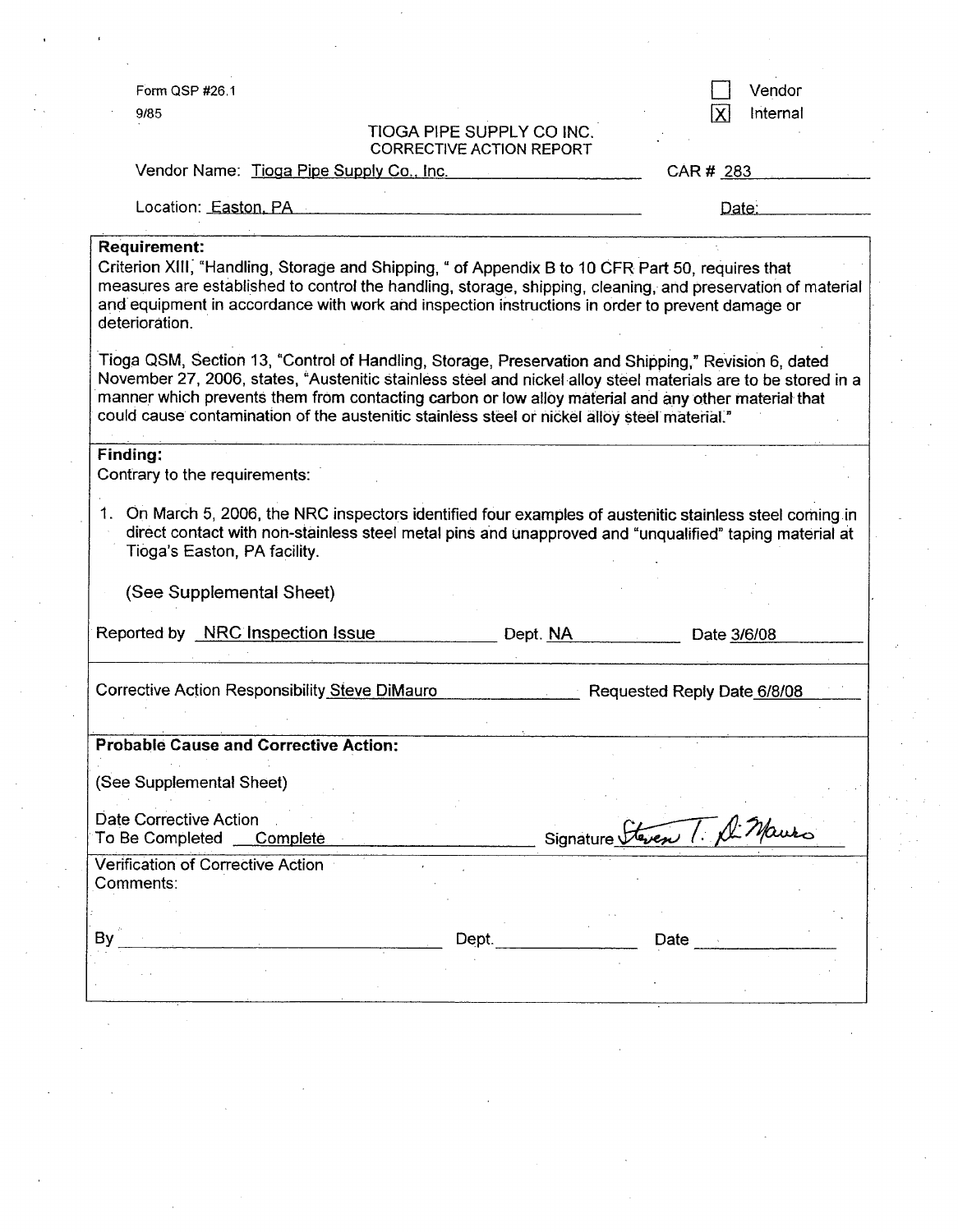# Finding (cont'd):

2. QSP-10, "Final Material Inspection Procedure," Revision 10, describes Tioga's process for the shipping of material. On March 6, 2008, the NRC inspectors found that Tioga staff did not follow QSP-10 when a purchase order item was shipped to a customer with the wrong document package during the shipping of this item.

This issue has been identified as Nonconformance 99900061/2007-201-03.

### Probable Cause and Corrective Action (cont'd):

1. Although segregation of stainless steel and carbon steel pipe is controlled, the use of carbon spring clips was not considered. Once the issue was identified, stainless steel clips were ordered and are now being used exclusively for stainless steel pipe. An analysis of the clips was conducted which concluded that the clips are series 300 stainless. In addition, QSP-6, Handling and Storage Procedure has been revised to stipulate the use of stainless steel clips only on stainless steel pipe. No further action is necessary.

The unapproved tape was inadvertently used for stock transfer from the Philadelphia to the Forks facility. Personnel were immediately trained in the need to use only approved materials on stainless steel. Removal of unapproved tape (and subsequent cleaning) from the material has been completed. Controls on the use of approved tapes and other potential sources of contamination have been included in a recent revision to QSP-6. No further action is necessary.

2. On the order in question, a partial shipment was made and the documents sent for the remaining items in error. When the remaining items were ready, it was determined that the document package had been included with the first partial order. The missing documents were subsequently sent to the customer.

A process change has recently been implemented to enhance the guidance in QSP-10. This requires a sign-off by Nuclear Production personnel after ensuring inclusion of the appropriate documentation with the order. Personnel have been trained on the process change as well as the importance of ensuring that documentation is enclosed for all line items. After the effectiveness of these changes has been demonstrated, Tioga Pipe will incorporate the practice into an appropriate procedure.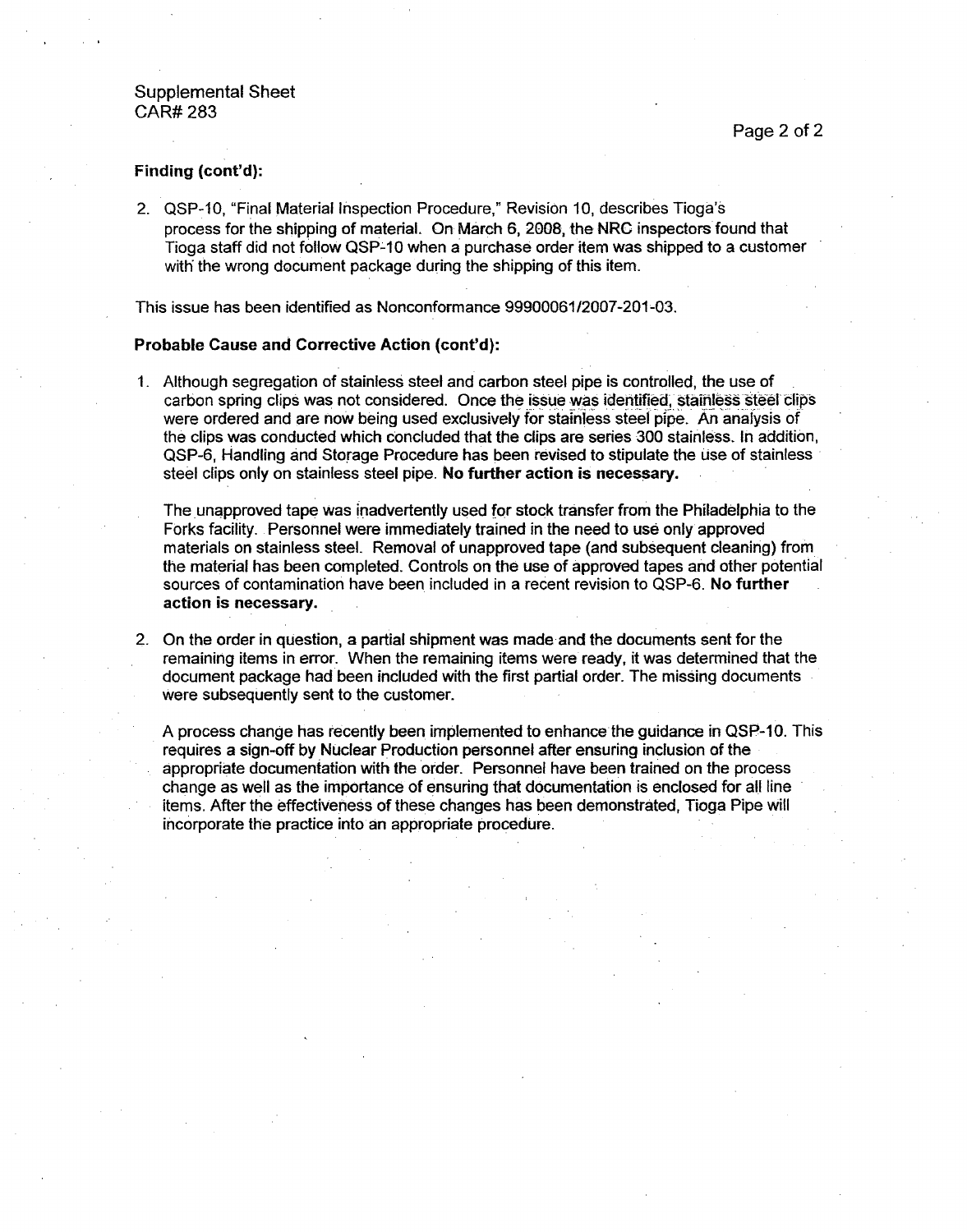|                                                                                                                                                                                                                                                                                                                                                                                                                                                                                                                                                                         |                                                              | Vendor                      |
|-------------------------------------------------------------------------------------------------------------------------------------------------------------------------------------------------------------------------------------------------------------------------------------------------------------------------------------------------------------------------------------------------------------------------------------------------------------------------------------------------------------------------------------------------------------------------|--------------------------------------------------------------|-----------------------------|
| 9/85                                                                                                                                                                                                                                                                                                                                                                                                                                                                                                                                                                    | TIOGA PIPE SUPPLY CO INC.<br><b>CORRECTIVE ACTION REPORT</b> | Internal                    |
| Vendor Name: Tioga Pipe Supply Co Inc                                                                                                                                                                                                                                                                                                                                                                                                                                                                                                                                   |                                                              | CAR # 281                   |
| Location: Easton, PA                                                                                                                                                                                                                                                                                                                                                                                                                                                                                                                                                    |                                                              | Date: 3/7/08                |
| Requirement:<br>Criterion XV, Nonconforming Materials, Parts, or Components, of Appendix B to 10 CFR Part 50, states<br>that measures shall be established to control materials, parts, or components which do not conform to<br>requirements in order to prevent their inadvertent use or installation. Criterion XVI, Corrective Actions, of<br>Appendix B to 10 CFR Part 50, states that measures shall be established to assure that conditions<br>adverse to quality, such as non-conformances, are promptly identified and corrected.<br>(see Supplemental Sheet) |                                                              |                             |
| <b>Finding:</b><br>Contrary to the stated requirements:                                                                                                                                                                                                                                                                                                                                                                                                                                                                                                                 |                                                              |                             |
| 1. Tioga did not adhere to the requirements of Step 4.5 of QSP-17, "Nonconformance Procedure,"<br>Revision 7; on March 5, 2008, in that, when notified of a nonconforming condition by a customer,<br>Tioga's QA department failed to initiate a notice of nonconformance report and an associated<br>corrective action report.                                                                                                                                                                                                                                         |                                                              |                             |
| Reported by: NRC Inspection Issue                                                                                                                                                                                                                                                                                                                                                                                                                                                                                                                                       | Dept. NA                                                     | Date 3/6/08                 |
|                                                                                                                                                                                                                                                                                                                                                                                                                                                                                                                                                                         |                                                              | Requested Reply Date 6/8/08 |
| 1., 3.<br>The QA Manager determined that the non-conforming item was already being controlled to prevent<br>its inadvertent use under the utility's corrective action program. Tioga Pipe understands the<br>identified concerns and will take the action specified below.<br>(see Supplemental Sheet)                                                                                                                                                                                                                                                                  |                                                              |                             |
| 9/30/08                                                                                                                                                                                                                                                                                                                                                                                                                                                                                                                                                                 | Signature_                                                   |                             |
|                                                                                                                                                                                                                                                                                                                                                                                                                                                                                                                                                                         |                                                              |                             |
|                                                                                                                                                                                                                                                                                                                                                                                                                                                                                                                                                                         |                                                              |                             |
|                                                                                                                                                                                                                                                                                                                                                                                                                                                                                                                                                                         |                                                              |                             |
| Corrective Action Responsibility Steve DiMauro<br><b>Probable Cause and Corrective Action:</b><br>Date Corrective Action<br>To Be Completed<br>Verification of Corrective Action<br>Comments:                                                                                                                                                                                                                                                                                                                                                                           |                                                              |                             |

 $\hat{\mathcal{L}}$ 

 $\hat{\mathcal{F}}$ 

 $\mathcal{F}_{\mathcal{G}}$ 

 $\label{eq:2} \frac{1}{\sqrt{2}}\frac{1}{\sqrt{2}}\frac{1}{\sqrt{2}}\frac{1}{\sqrt{2}}\frac{1}{\sqrt{2}}\frac{1}{\sqrt{2}}\frac{1}{\sqrt{2}}\frac{1}{\sqrt{2}}\frac{1}{\sqrt{2}}\frac{1}{\sqrt{2}}\frac{1}{\sqrt{2}}\frac{1}{\sqrt{2}}\frac{1}{\sqrt{2}}\frac{1}{\sqrt{2}}\frac{1}{\sqrt{2}}\frac{1}{\sqrt{2}}\frac{1}{\sqrt{2}}\frac{1}{\sqrt{2}}\frac{1}{\sqrt{2}}\frac{1}{\sqrt{2}}\frac{1}{\sqrt{2}}\frac{$ 

 $\frac{1}{2}$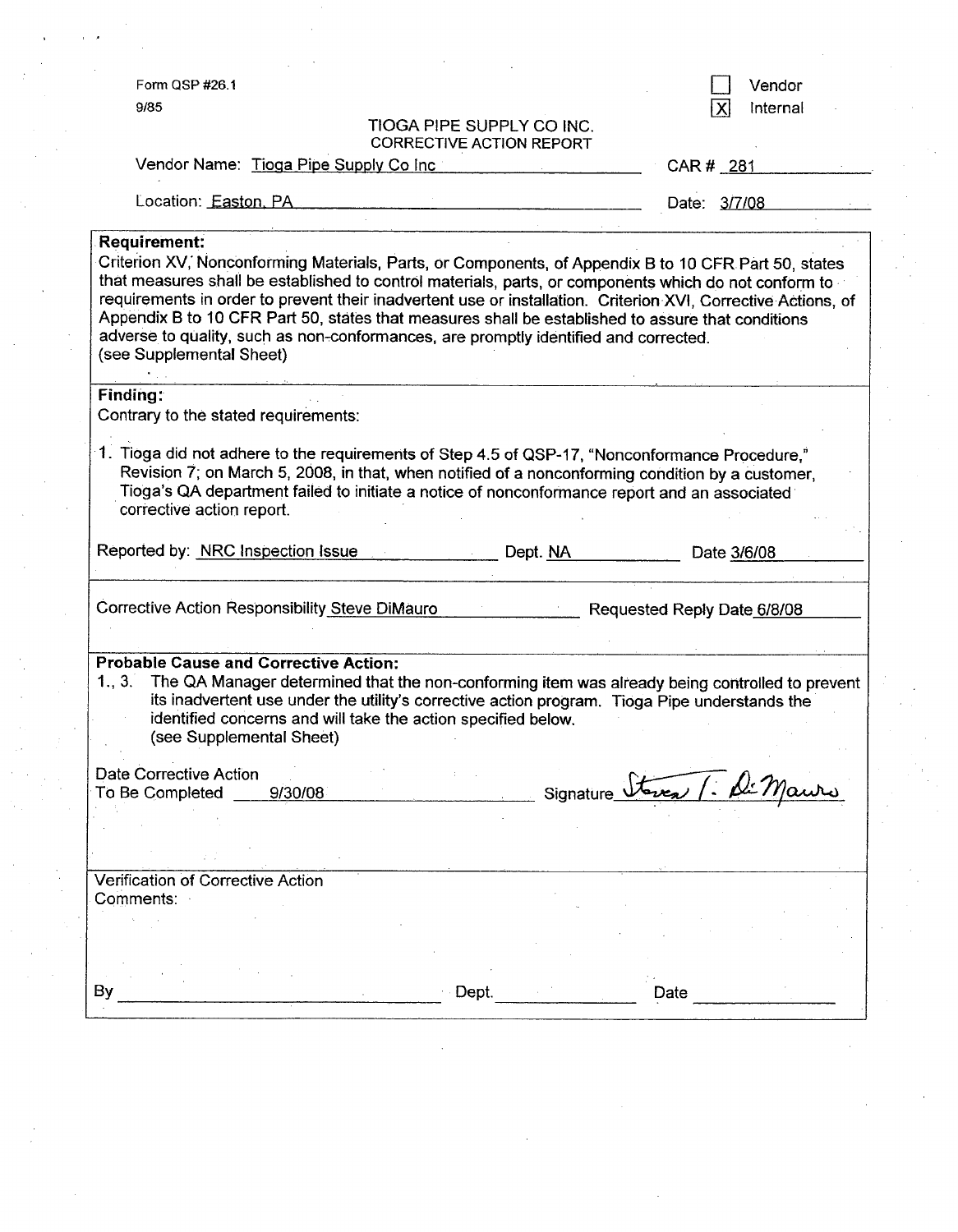# Supplemental Sheet CAR 281

### Requirement (cont'd):

Tioga QSM, Section 15, "Control of Non-conformances," Revision 15, dated October 10, 2003,. states that "non-conformances are processed in accordance with an established written procedure covering the identification, documentation, segregation, and disposition."

Tioga QSM Section 16, "Corrective Action," Revision 16, dated October 10, 2003, requires that a request for. corrective action be generated when conditions adverse to quality exist that reflect a possible programmatic failure, such as repetitive non-conformances, deviation from Tioga Pipe's Quality program, or a significant nonconforming condition.

Tioga QSP-17, "Non-Conformance Procedure," Revision 7, dated December 12, 2006, Step 4.5 requires that "if material has shipped to a customer and later found to be or suspected to be non-conforming, the QA Department shall notify the customer by issuing and sending a Nonconformance Report for their review and disposition." QSP-17 Step 4.6 requires that "during the evaluation for required corrective action, the QA manager will evaluate and document on the Nonconformance Report whether a determination for reportability under 10CFR21 must be performed."

Tioga QSP-26, "Corrective Action Procedure," Revision 8, dated October 10, 2008, references a corrective action report form used to track corrective actions for identified non-conformances.

### Finding (cont'd):

- 2. Even though Tioga had identified numerous, repetitive non-conformances over a three-year period by two different sub-suppliers, a corrective action report form was not initiated as required by Tioga QSP-26, "Corrective Action Procedure," Revision 8.
- 3. On March **6,** 2008, the NRC inspectors found that upon receiving a rejected "butt-welded elbow fitting" from a customer, Tioga personnel failed to follow steps 4.5 and 4.6 of QSP-17, "Nonconformance Procedure," Revision 7. Steps 4.5 and 4.6 required an issuance of a nonconformance report and initiation of a corrective action report.

These issues have been identified as Nonconformance 99900061/2007-201-04.

### Probable Cause and Corrective Action (cont'd):

2. The QA Manager determined that the issues in question were unrelated isolated incidents which occurred over a three year period and did not meet the threshold for generating corrective action reports.

Corrective Action - Items 1, 2, 3

Although the Corrective Action System at Tioga Pipe Supply Co. is in compliance with applicable regulations, Tioga will enhance the program to encourage the identification of issues by all employees at a low threshold in the spirit of continuous improvement.

The current program had no entry except through the QA Manager. QSP-26, Corrective Action Procedure will be revised or supplemented with a separate procedure (e.g. a condition reporting system) by 9/30/08 to encourage the identification of issues or concerns at any employee level.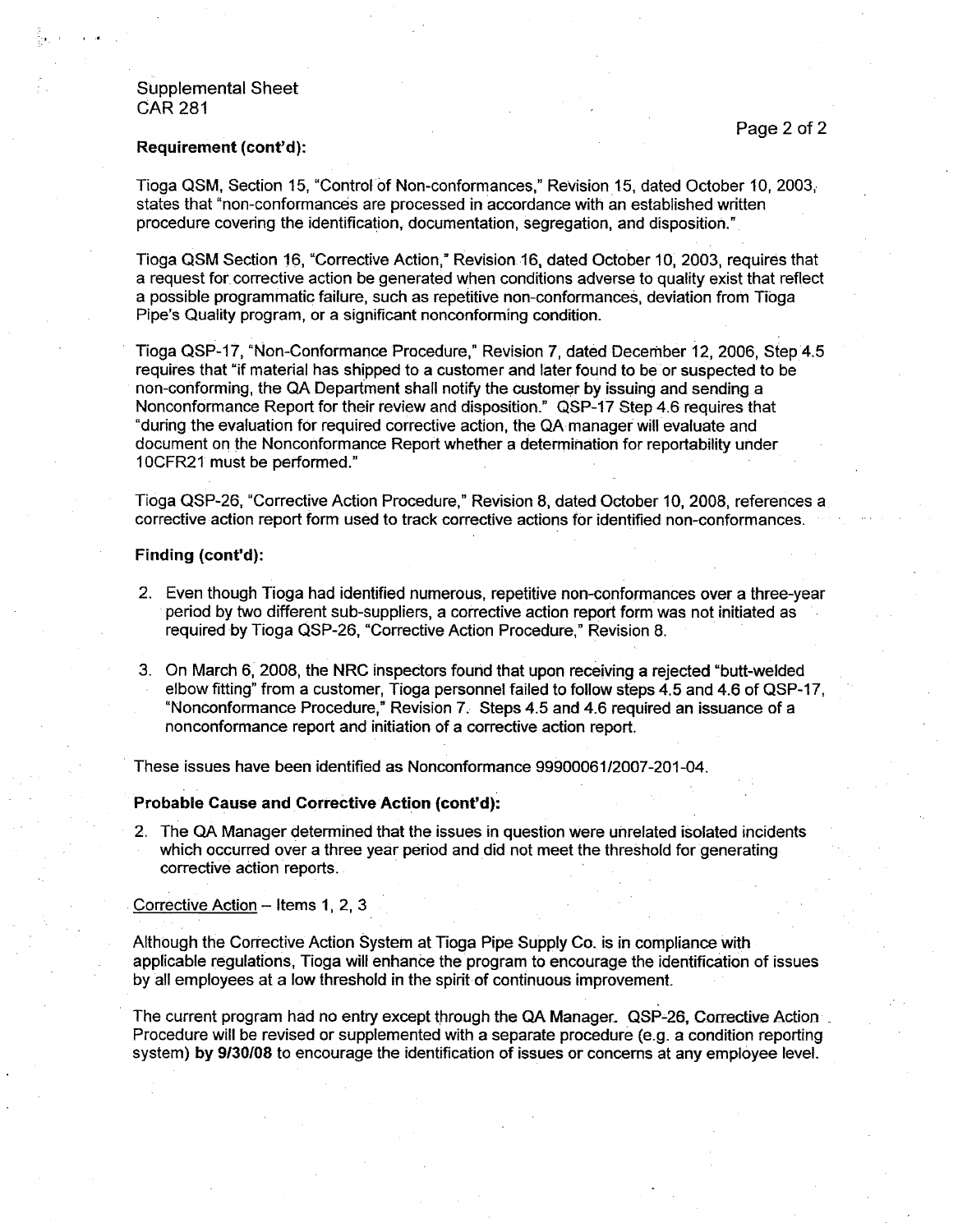| Form QSP #26.1                                                                                    |                                                                                                                                                                                                                                                                                                                                                                                                                                                                              |                                 |                             | Vendor                                    |
|---------------------------------------------------------------------------------------------------|------------------------------------------------------------------------------------------------------------------------------------------------------------------------------------------------------------------------------------------------------------------------------------------------------------------------------------------------------------------------------------------------------------------------------------------------------------------------------|---------------------------------|-----------------------------|-------------------------------------------|
| 9/85                                                                                              |                                                                                                                                                                                                                                                                                                                                                                                                                                                                              |                                 |                             | $ {\boldsymbol{\mathsf{X}}} $<br>Internal |
|                                                                                                   |                                                                                                                                                                                                                                                                                                                                                                                                                                                                              | TIOGA PIPE SUPPLY CO INC.       |                             |                                           |
|                                                                                                   |                                                                                                                                                                                                                                                                                                                                                                                                                                                                              | <b>CORRECTIVE ACTION REPORT</b> |                             |                                           |
|                                                                                                   | Vendor Name: Tioga Pipe Supply Co Inc.                                                                                                                                                                                                                                                                                                                                                                                                                                       |                                 | Car # 280                   |                                           |
| Location: Easton, PA                                                                              |                                                                                                                                                                                                                                                                                                                                                                                                                                                                              |                                 |                             | Date: 3/7/08                              |
|                                                                                                   |                                                                                                                                                                                                                                                                                                                                                                                                                                                                              |                                 |                             |                                           |
| <b>Requirement:</b><br>against damage, deterioration, or loss.                                    | Criterion XVII, "Quality Assurance Records," of Appendix B to 10 CFR Part 50 requires records to be<br>identifiable and retrievable and states, "requirements shall be established concerning record retention,<br>such as duration and location." Basic Requirement 17 of NQA-1-1989 requires records to be protected                                                                                                                                                       |                                 |                             |                                           |
|                                                                                                   | Further, Section 4 of NQA-1-1989 supplement 17S-1 states that records "shall be stored in facilities<br>constructed and maintained in a manner which minimizes the risk of damage or destruction from the<br>following: natural disasters such as winds, floods, or fires."                                                                                                                                                                                                  |                                 |                             |                                           |
| Contrary to the above, Tioga's QSM Section 17.0, "Quality Assurance Records," and QSP-16, Records | Maintenance Procedure, Revision 10 dated October 10, 2003, did not specify requirements for the storage<br>and preservation of QA records. Additionally, some single copy QA records were stored in one-hour fire-                                                                                                                                                                                                                                                           |                                 |                             |                                           |
| facilities in Easton, PA and Philadelphia, PA.                                                    | rated cabinets while others were only stored in standard, non-fire rated metal file cabinets at Tioga's<br>This issue has been identified as Nonconformance 99900061/2007-201-05.                                                                                                                                                                                                                                                                                            |                                 |                             |                                           |
| Reported by NRC Inspection Issue                                                                  |                                                                                                                                                                                                                                                                                                                                                                                                                                                                              | Dept. NA                        |                             | Date 3/6/08                               |
|                                                                                                   | <b>Corrective Action Responsibility Steve DiMauro</b>                                                                                                                                                                                                                                                                                                                                                                                                                        |                                 | Requested Reply Date 6/8/08 |                                           |
| <b>Probable Cause and Corrective Action:</b>                                                      | Tioga Pipe Supply Co Inc is not committed to NQA-1 supplement 17S-1 and consequently controls<br>quality records in accordance with our ASME/NUPIC audited Quality Program. Tioga will reevaluate the<br>records needed to be stored and either purchase 2-hour fire cabinets for storage of applicable records or<br>determine a method for duplicate or electronic storage or some combination of the aforementioned<br>actions. The actions will be completed by 9/30/08. |                                 |                             |                                           |
| Date Corrective Action<br>To Be Completed                                                         | 9/30/08                                                                                                                                                                                                                                                                                                                                                                                                                                                                      | Signature_                      | Steven 1. Alin              |                                           |
| Verification of Corrective Action<br>Comments:                                                    |                                                                                                                                                                                                                                                                                                                                                                                                                                                                              |                                 |                             |                                           |
|                                                                                                   |                                                                                                                                                                                                                                                                                                                                                                                                                                                                              |                                 |                             |                                           |
|                                                                                                   |                                                                                                                                                                                                                                                                                                                                                                                                                                                                              |                                 |                             |                                           |

 $\label{eq:2.1} \frac{1}{\sqrt{2}}\int_{\mathbb{R}^3} \frac{1}{\sqrt{2}}\left(\frac{1}{\sqrt{2}}\right)^2\frac{1}{\sqrt{2}}\left(\frac{1}{\sqrt{2}}\right)^2\frac{1}{\sqrt{2}}\left(\frac{1}{\sqrt{2}}\right)^2\frac{1}{\sqrt{2}}\left(\frac{1}{\sqrt{2}}\right)^2\frac{1}{\sqrt{2}}\left(\frac{1}{\sqrt{2}}\right)^2\frac{1}{\sqrt{2}}\frac{1}{\sqrt{2}}\frac{1}{\sqrt{2}}\frac{1}{\sqrt{2}}\frac{1}{\sqrt{2}}\frac{1}{\sqrt{2$ 

 $\label{eq:2.1} \frac{1}{\sqrt{2}}\left(\frac{1}{\sqrt{2}}\right)^{2} \left(\frac{1}{\sqrt{2}}\right)^{2} \left(\frac{1}{\sqrt{2}}\right)^{2} \left(\frac{1}{\sqrt{2}}\right)^{2} \left(\frac{1}{\sqrt{2}}\right)^{2} \left(\frac{1}{\sqrt{2}}\right)^{2} \left(\frac{1}{\sqrt{2}}\right)^{2} \left(\frac{1}{\sqrt{2}}\right)^{2} \left(\frac{1}{\sqrt{2}}\right)^{2} \left(\frac{1}{\sqrt{2}}\right)^{2} \left(\frac{1}{\sqrt{2}}\right)^{2} \left(\$ 

 $\label{eq:2.1} \frac{1}{\sqrt{2}}\left(\frac{1}{\sqrt{2}}\right)^{2} \left(\frac{1}{\sqrt{2}}\right)^{2} \left(\frac{1}{\sqrt{2}}\right)^{2} \left(\frac{1}{\sqrt{2}}\right)^{2} \left(\frac{1}{\sqrt{2}}\right)^{2} \left(\frac{1}{\sqrt{2}}\right)^{2} \left(\frac{1}{\sqrt{2}}\right)^{2} \left(\frac{1}{\sqrt{2}}\right)^{2} \left(\frac{1}{\sqrt{2}}\right)^{2} \left(\frac{1}{\sqrt{2}}\right)^{2} \left(\frac{1}{\sqrt{2}}\right)^{2} \left(\$ 

 $\label{eq:2.1} \frac{1}{\sqrt{2}}\sum_{i=1}^n\frac{1}{\sqrt{2}}\sum_{i=1}^n\frac{1}{\sqrt{2}}\sum_{i=1}^n\frac{1}{\sqrt{2}}\sum_{i=1}^n\frac{1}{\sqrt{2}}\sum_{i=1}^n\frac{1}{\sqrt{2}}\sum_{i=1}^n\frac{1}{\sqrt{2}}\sum_{i=1}^n\frac{1}{\sqrt{2}}\sum_{i=1}^n\frac{1}{\sqrt{2}}\sum_{i=1}^n\frac{1}{\sqrt{2}}\sum_{i=1}^n\frac{1}{\sqrt{2}}\sum_{i=1}^n\frac$